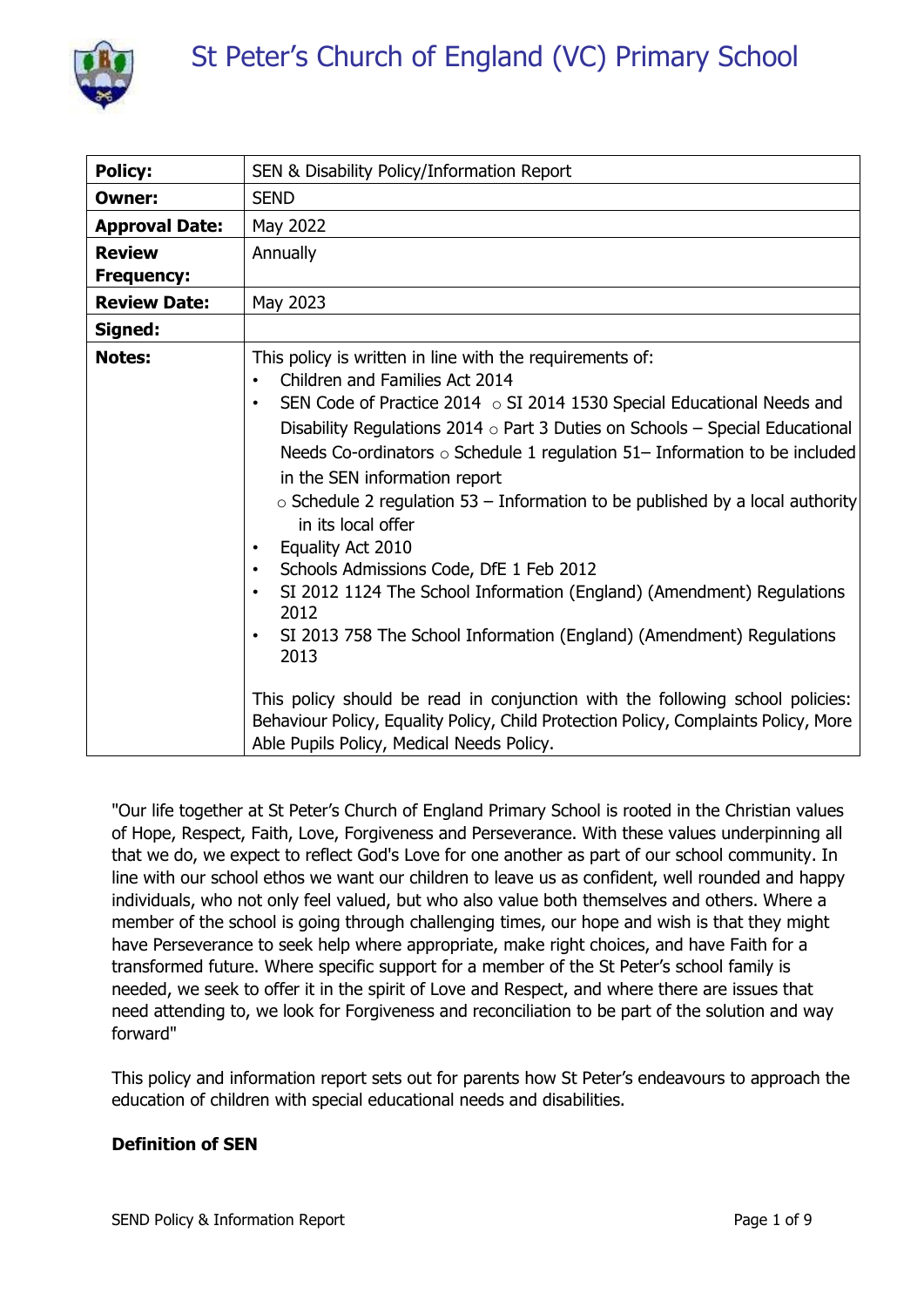

A child or young person has SEN if they have a learning difficulty or disability which calls for special educational provision to be made for him or her.

A child of compulsory school age or a young person has a learning difficulty if he or she:

(a) Has a significantly greater difficulty in learning than the majority of others of the same age; or (b) Has a disability which prevents or hinders him or her from making use of facilities of a kind generally provided for others of the same age in mainstream schools or mainstream post-16 institutions. SEN Code of Practice (2014, p 4)

### **Definition of disability**

Many children and young people who have SEN may also have a disability under the Equality Act 2010 – that is'…a physical or mental impairment which has a long-term and substantial adverse effect on their ability to carry out normal day-to-day activities'. This definition provides a relatively low threshold and includes more children than many realise: 'long-term' is defined as 'a year or more' and 'substantial' is defined as 'more than minor or trivial' SEN Code of Practice (2014, p5)

### **1. SEN at St Peter's School**

At St Peter's CEP School we can make provision for many kinds of frequently occurring special educational need. For instance we have children with mild and moderate dyslexia, dyspraxia, speech and language needs, learning difficulties and emotional and social, emotional and mental health difficulties. There are other kinds of special educational need which do not occur as frequently and with which the school is less familiar, but we can access training and advice so that the needs of these children can also be met. When a child's needs are considered to be very complex and require a great deal of additional support they may have an Education, Health and Care Plan (EHCP) designed to ensure that their needs are met. The school currently meets the needs of pupils with EHCPs. Decisions on the admission of pupils with a Statement or an EHC plan are made by the Local Authority.

The admission arrangements for pupils without an EHC plan do not discriminate against or disadvantage disabled children or those with special educational needs.

Our Special Educational Needs Co-ordinator is Mrs Laura Fowler (see Section 8 for further detail)

#### **2. How do we identify and assess pupils with SEN?**

At St Peter's CE Primary School we monitor and officially record the progress of all pupils on school tracking systems three times a year. In addition, class teachers continually monitor progress and attainment of pupils. We use a range of assessments with all the pupils at these points including statutory assessments in year R, year 2 and year 6 and the Phonics Screening Check in years 1/2 and Times Tables test in year 4. Pupils in Reception are assessed using a baseline assessment in line with national guidance. We also assess Reception pupils using Speech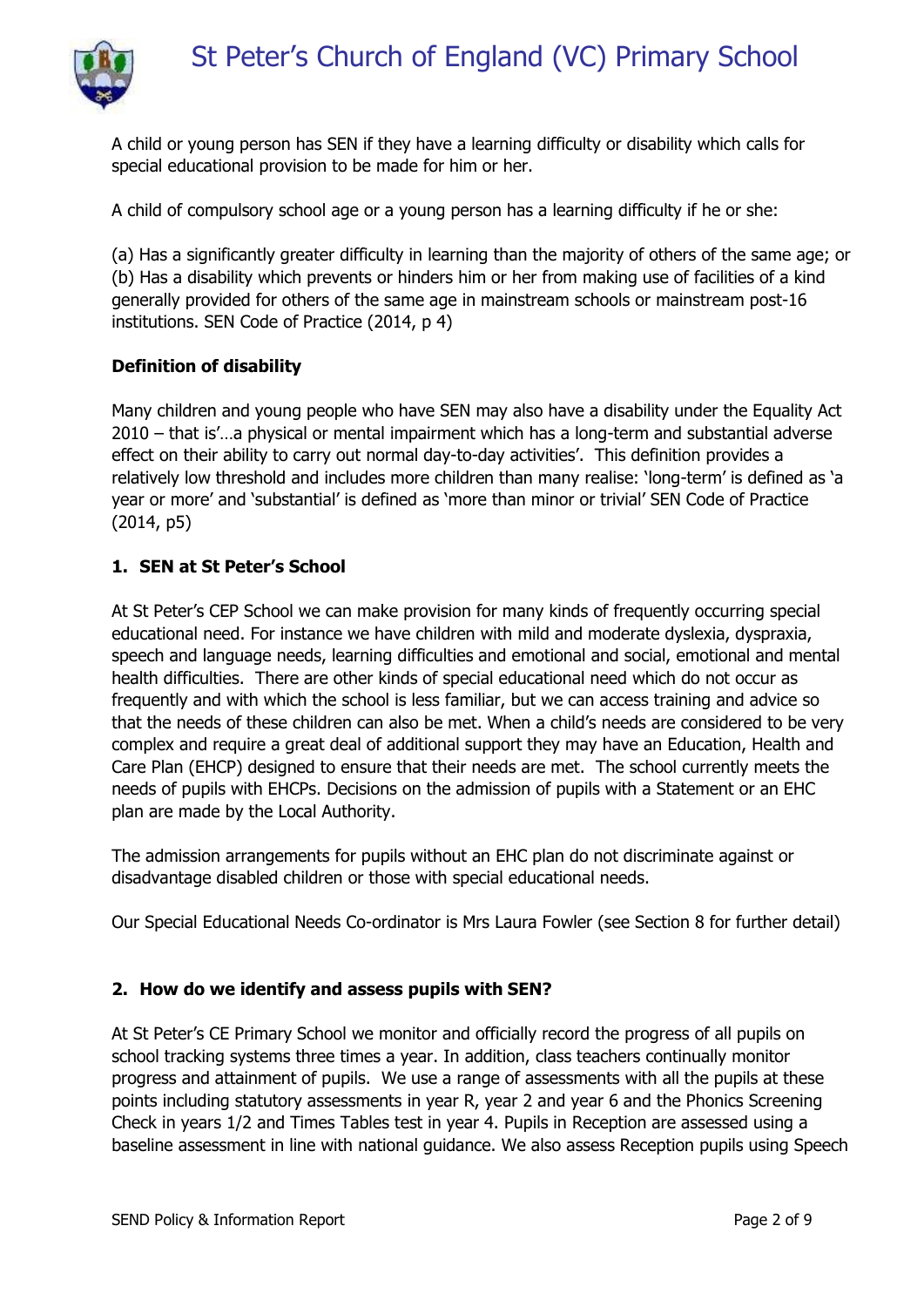

Link and Language Link assessments to identify early difficulties in this area as well as BVPS (British Picture Vocabulary Scale) to identify any delays in a child's vocabulary development

Where there is concern about an aspect of a child's progress or well-being the teacher will take action within the daily classroom routine (as part of our quality first teaching approach – see Mainstream Core Standards). This may be adapting teaching resources or teaching methods. Alternatively, it may involve some additional support via teaching groups within the child's classroom. This additional support is written into class teachers planning via the class 'provision map'.

Some pupils may continue to make inadequate progress, despite additional resources, teaching methods and support. For these pupils (in consultation with parents), we may use a range assessment tools to try to further determine the cause and/or severity of the learning difficulty.

We may also refer children in need of additional support to external advisors who are able to use additional assessment tools, where appropriate to the child's apparent difficulties. This may include Specialist Teaching and Learning Services or Educational Psychologist.

The purpose of this more detailed assessment is to understand what additional resources and different approaches are required to enable the pupil to make better progress. These will be shared with parents, put into a SEN Provision Plan (where considered appropriate) and reviewed three times each year.

If we feel that a child 'has a significantly greater difficulty in learning than the majority of others of the same age' or that has a disability which prevents or hinders him or her from making use of facilities of a kind generally provided for others of the same age in mainstream schools or mainstream post-16 institutions, ' (SEN Code of Practice: 2014, p 4) then we will we will have identified that the pupil has a special educational need because the school is making special educational provision for the pupil which is additional to and different from what is normally available.

If the pupil is able to make good progress using this additional and different resource (but would not be able to maintain this good progress without it) we will continue to identify the pupil as having a special educational need. If the pupil is able to maintain good progress without the additional and different resources he or she will not be identified with special educational needs. When any change in identification of SEN occurs parents will be notified.

We will ensure that all teachers and support staff who work with the pupil are aware of the support to be provided and the teaching approaches to be used.

## **3. How does the school make provision for pupils with special educational needs whether or not they have EHC Plans?**

## **3a. How does the school evaluate the effectiveness of its provision for such pupils?**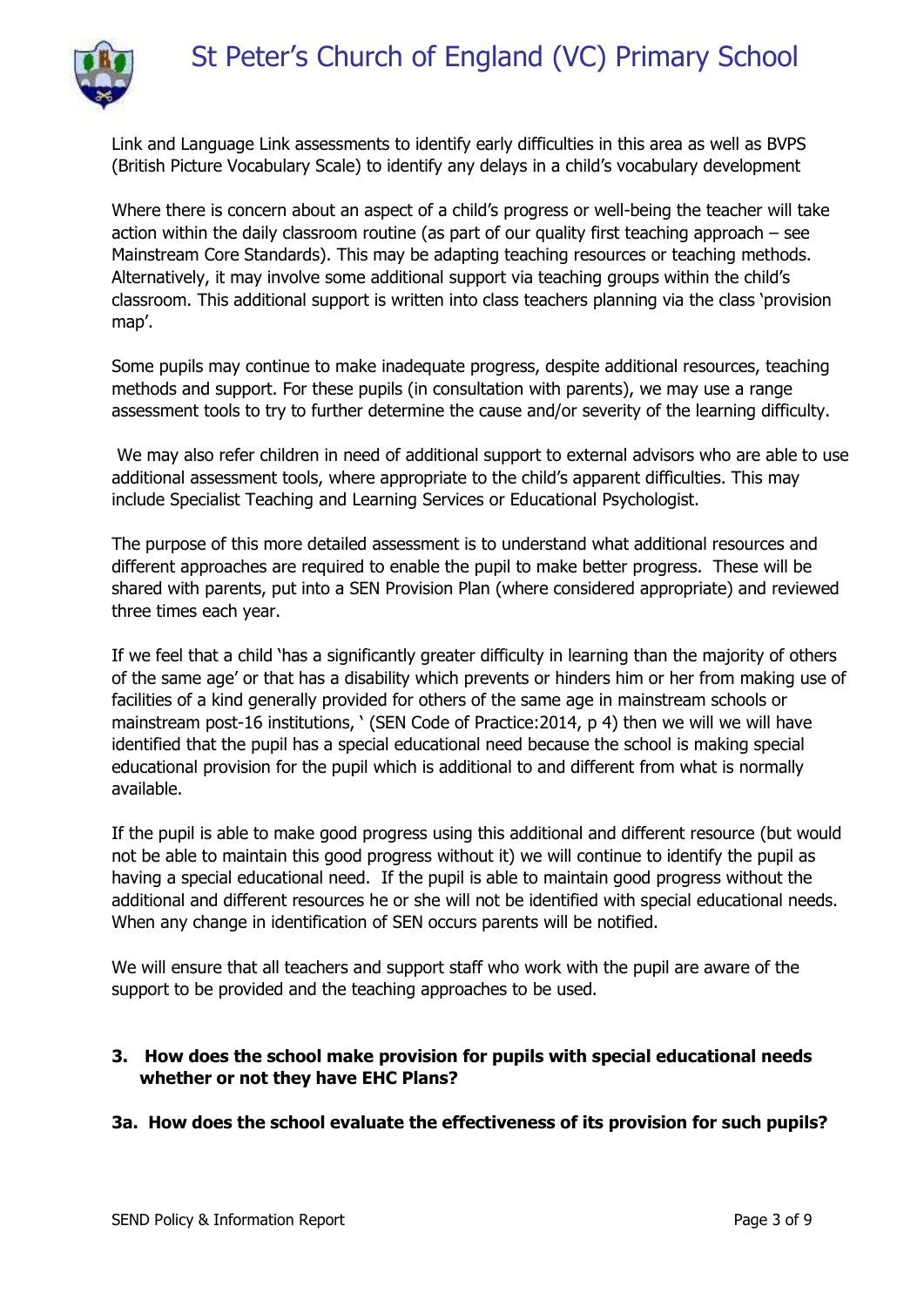

Each review of the child's provision will be informed by the views of the pupil, parents and class/subject teachers and the assessment information from teachers which will show whether adequate progress is being made.

The SEN Code of Practice (2014, 6.17) describes inadequate progress thus:

- Is significantly slower than that of their peers starting from the same baseline
- Fails to match or better the child's previous rate of progress
- Fails to close the attainment gap between rate of progress
- Widens the attainment gap

For pupils with an Education, Health and Care Plan there will be an annual review of the provision made for the child, which will enable an evaluation of the effectiveness of the special provision. The collation of all annual review evaluations of effectiveness will be reported to the governing body.

### **3b. What are the school's arrangements for assessing and reviewing the progress of pupils with special educational needs?**

Every pupil in the school has their progress tracked three times per year. In addition to this, pupils with special educational needs may have more frequent assessments, including those carried out by professionals from external agencies. The outcomes of these will enable class teachers and the SENCO to see if pupils are increasing their levels of skills in key areas.

If these assessments do not show adequate progress is being made the SEN support plan will be reviewed and adjusted.

## **3c. What is the school's approach to teaching pupils with special educational needs?**

At St Peter's CEP we strongly believe that high quality teaching, differentiated for individual pupils, is the first step in responding to pupils who have or may have SEN and are aware that additional intervention and support cannot compensate for a lack of good quality teaching. The school regularly and carefully reviews the quality of teaching for all pupils, including those at risk of underachievement. This includes reviewing and, where necessary, improving, teachers' understanding of strategies to identify and support vulnerable pupils and their knowledge of the SEN most frequently encountered (SEN Code of Practice, 2014, 6.37).

At St Peter's the quality of teaching is judged to be good, as reported in our last Ofsted inspection – a copy of which can be found on the school website. We follow the Mainstream Core Standards advice developed by Kent County Council to ensure that our teaching conforms to best practice - see the Mainstream Core Standards The Mainstream Core Standards - KELSI

In meeting the Mainstream Core Standards the school employs some additional teaching approaches, as advised by internal and external assessments e.g. one to one tutoring, precision teaching, mentoring, small group teaching, use of ICT software learning packages.

### **3d. How does the school adapt the curriculum and learning environment for pupils with special educational needs?**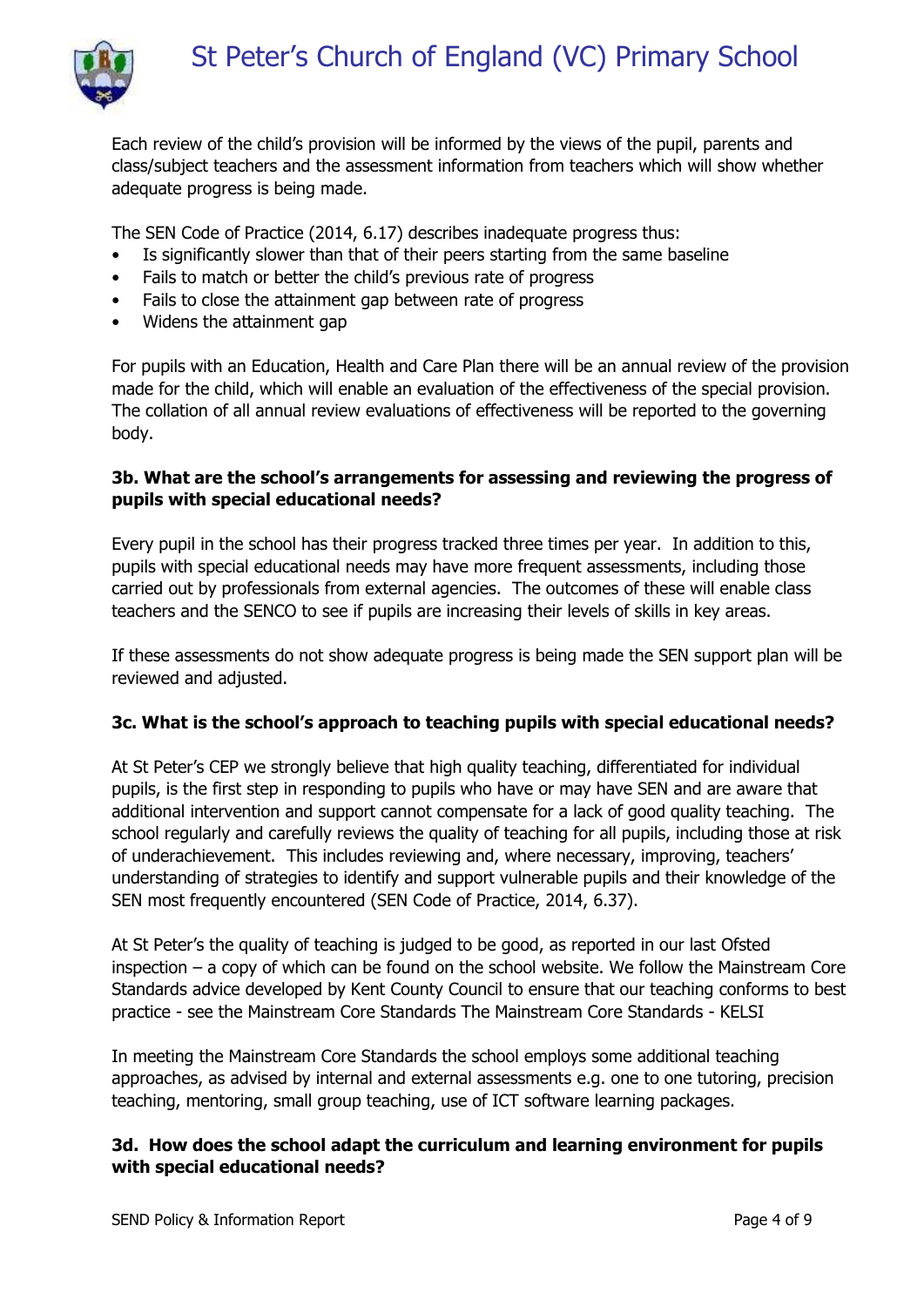

We follow the advice in the Mainstream Core Standards on how to adapt the curriculum and the learning environment for pupils with special educational needs. We also incorporate the advice provided as a result of assessments, both internal and external, and the strategies described in statements of special educational needs / Education, Health and Care Plans.

## **3e. What additional support for learning is available to pupils with special educational needs?**

As part of our budget we receive 'notional SEN funding'. This funding is used to ensure that the quality of teaching is good in the school and that there are sufficient resources to deploy additional and different teaching for pupils requiring SEN support. The amount of support required for each pupil to make good progress will be different in each case and a full list of the interventions we can offer is on our provision map. In very few cases a very high level of resource is required. The funding arrangements require schools to provide up to £6000 per year of resource for pupils with high needs, and above that amount the Local Authority should provide top up to the school.

## **3f. How does the school enable pupils with special educational needs to engage in activities of the school (including physical activities) together with children who do not have special educational needs?**

All clubs, trips and activities offered to pupils at St Peter's are available to pupils with special educational needs either with or without an Education, Health and Care Plan. Where it is necessary, the school will endeavour to use the resources available to it to provide additional adult support to enable the safe participation of the pupil in the activity.

## **3g. What support is available for improving the emotional and social development of pupils with special educational needs?**

At St Peter's we understand that an important feature of the school is to enable all pupils to develop emotional resilience and social skills, which is facilitated through direct teaching for instance PSHE (Personal, Social, Health and Economic Education), or circle time in class and indirectly with every conversation adults have with pupils throughout the day.

For some pupils with the most need for help in this area, more support can be put in place. This may include: Lego therapy, sensory circuits, mentoring by specific members of staff, zones of regulation, the incredible 5 point scale, and in school counselling when necessary. We may also be able to refer pupils to specific counselling programmes such as CAMHS through the Early Help referral service.

Pupils in the early stages of emotional and social development because of their special educational needs will be supported to enable them to develop and mature appropriately. This will usually require additional and different resources, beyond that required by pupils who do not need this support. It may also require personalised adaptations to the class or school environment or to the school behaviour policy in order to take into consideration those needs,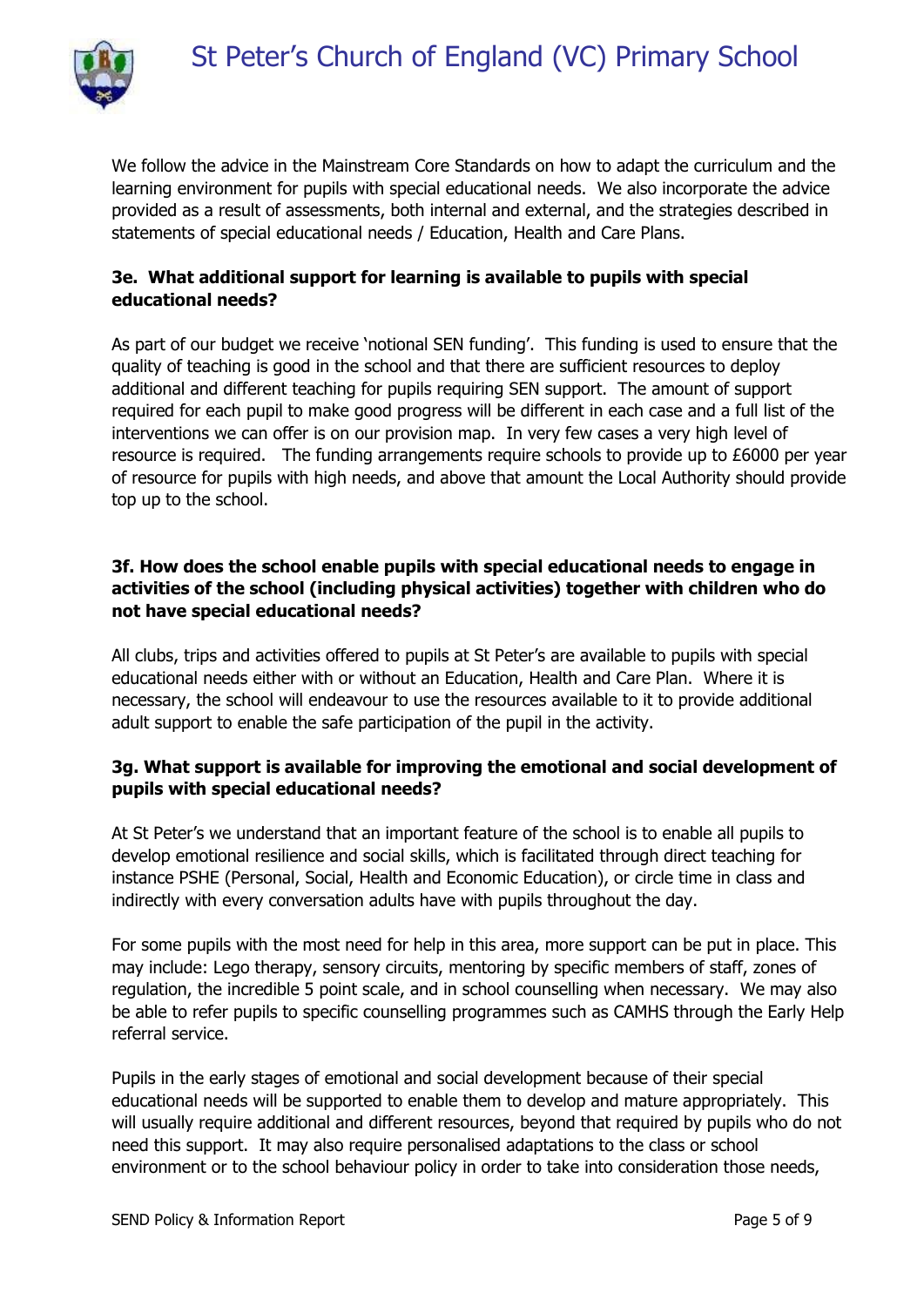

especially where the behaviour is linked to other diagnosed conditions such as ASD, ADHD, ODD or Attachment Disorder or difficulties. This may include task and reward provision, sensitive seating arrangements, personalised learning environments or personal reward systems to promote good social skills or learning behaviours.

# **4. Who can I contact at the school about SEN?**

The SENCO at St Peter's is Mrs Laura Fowler who is a qualified teacher and has a Master's Degree in Inclusion. Mrs Fowler can be contacted on 01622 717335 or [Senco@stpetersaylesford.kent.sch.uk](mailto:Senco@stpetersaylesford.kent.sch.uk)

The Learning and Well-being Mentor, who works closely with Mrs Fowler, is Mrs Sarah Butcher. She is a trained Mental Health First aider.

## **5. How can I find out about the expertise and training of staff in relation to children and young people with special educational needs and how specialist expertise will be secured?**

The school's SENCO co-ordinates all of the training needs in relation to children and young people with special educational needs. Should you wish to make an enquiry about any of this training, please make contact with Mrs Fowler.

Where a training need is identified we will find a provider who is able to deliver it. Training providers we can approach are: Outreach programmes from special schools, Educational Psychologist, Speech and language therapist, occupational therapists, physio therapists, dyslexia specialists, training offered by Kent CPD Online and the STLS (Specialist Teaching and Learning Service).

Further details relating to the training or expertise of specific members of staff in relation to SEN provision can be accessed by contacting the SENCO.

## **6. How does the school access equipment and facilities to support children and young people with special educational needs?**

Where external advisors recommend the use of equipment or facilities which the school does not have, we can seek advice from specialist services and or seek it by loan. For highly specialist communication equipment the school will seek the advice of the KCC Communication and Assistive Technology team.

### **7. What are the arrangements for consulting parents of children with special educational needs about, and involving them in, their education?**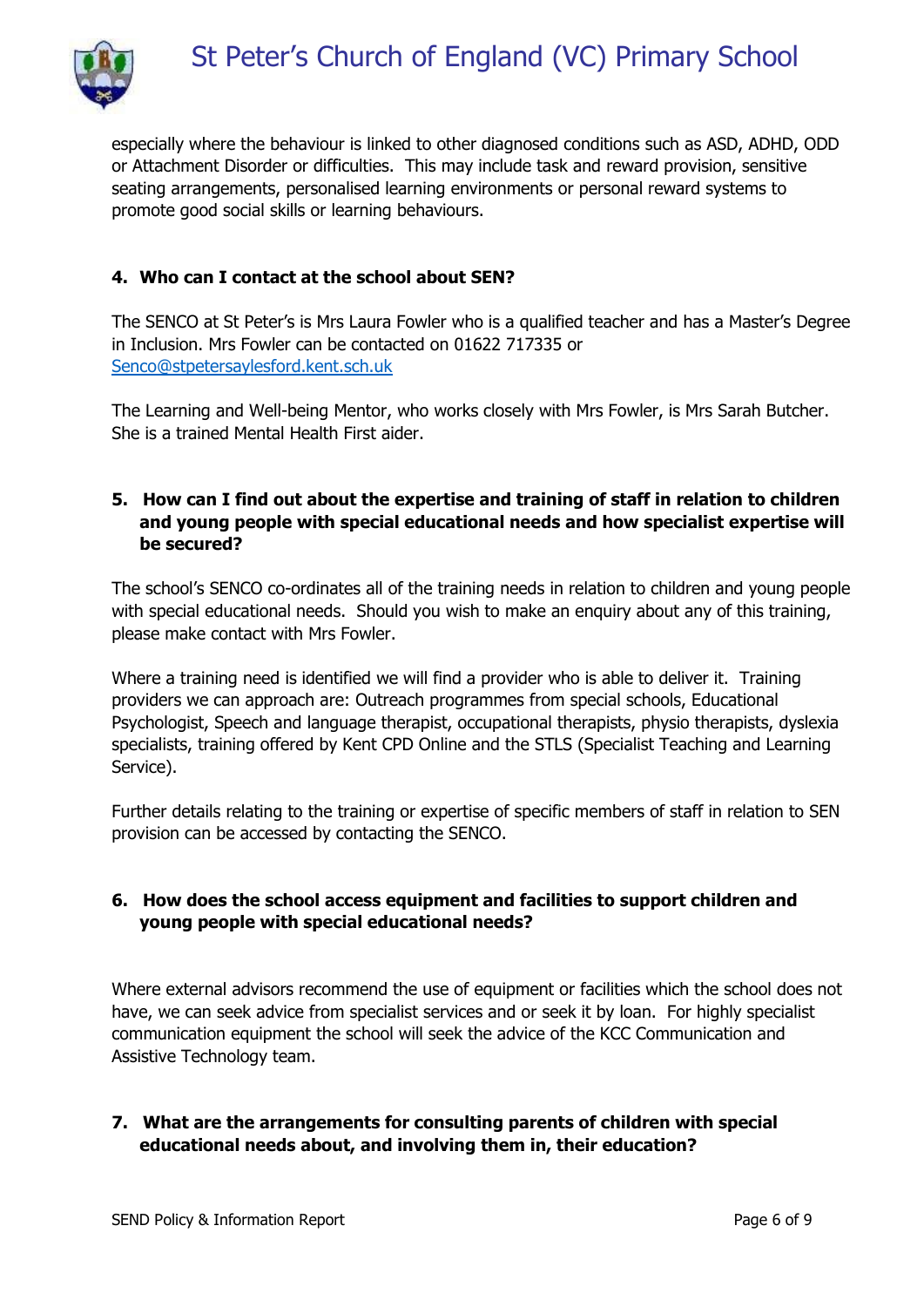

All parents of pupils at St Peter's are invited to discuss the progress of their children in terms two and four and receive a written report in term 4. In addition we are happy to arrange meetings outside these times. As part of our normal teaching arrangements, all pupils will access some additional teaching to help them catch-up if the progress monitoring indicates that this is necessary; this will not imply that the pupil has a special educational need. All such provision will be recorded, tracked and evaluated on a Provision Plan – provision and outcomes will be shared with parents three times per year.

If, following this normal provision, improvements in progress are not seen, we will contact parents to discuss the use/results of internal or external assessments which will help us to address these needs in a better way. From this point onwards the pupil will be identified as having special educational needs because special educational provision is being made and parents will be actively supported to contribute to assessment, planning and review.

In addition to this, parents of pupils with an Education, Health and Care Plan will be invited to contribute to and attend an annual review, which, wherever possible will also include other agencies involved with the pupil. Information will be made accessible for parents.

## **8. What are the arrangements for consulting young people with special educational needs about, and involving them in, their education?**

When a pupil has been identified to have special educational needs because special educational provision is being made for him or her, the pupil will be consulted about and involved in the arrangements made for them as part of person-centred planning. Parents are likely to play a more significant role in the childhood years with the young person taking more responsibility and acting with greater independence in later years. All children taking part in interventions are asked to feedback their views; this then forms part of our evaluation of a particular programme or support.

## **9. What are the arrangements made by the governing body relating to the treatment of complaints from parents of pupils with special educational needs concerning the provision made at the school?**

The normal arrangements for the treatment of complaints at St Peter's are used for complaints about provision made for special educational needs and disabilities. We encourage parents to discuss their concerns with the class or subject teacher, SENCO or Head teacher to resolve the issue before making the complaint formal to the Chair of the Governing Body.

If the complaint is not resolved after it has been considered by the Governing Body, then a disagreement resolution service or mediation service can be contracted. If it remains unresolved after this, the complainant can appeal to the First–tier Tribunal (Special Educational Needs and Disability), if the case refers to disability discrimination, or to the Secretary of State for all other cases.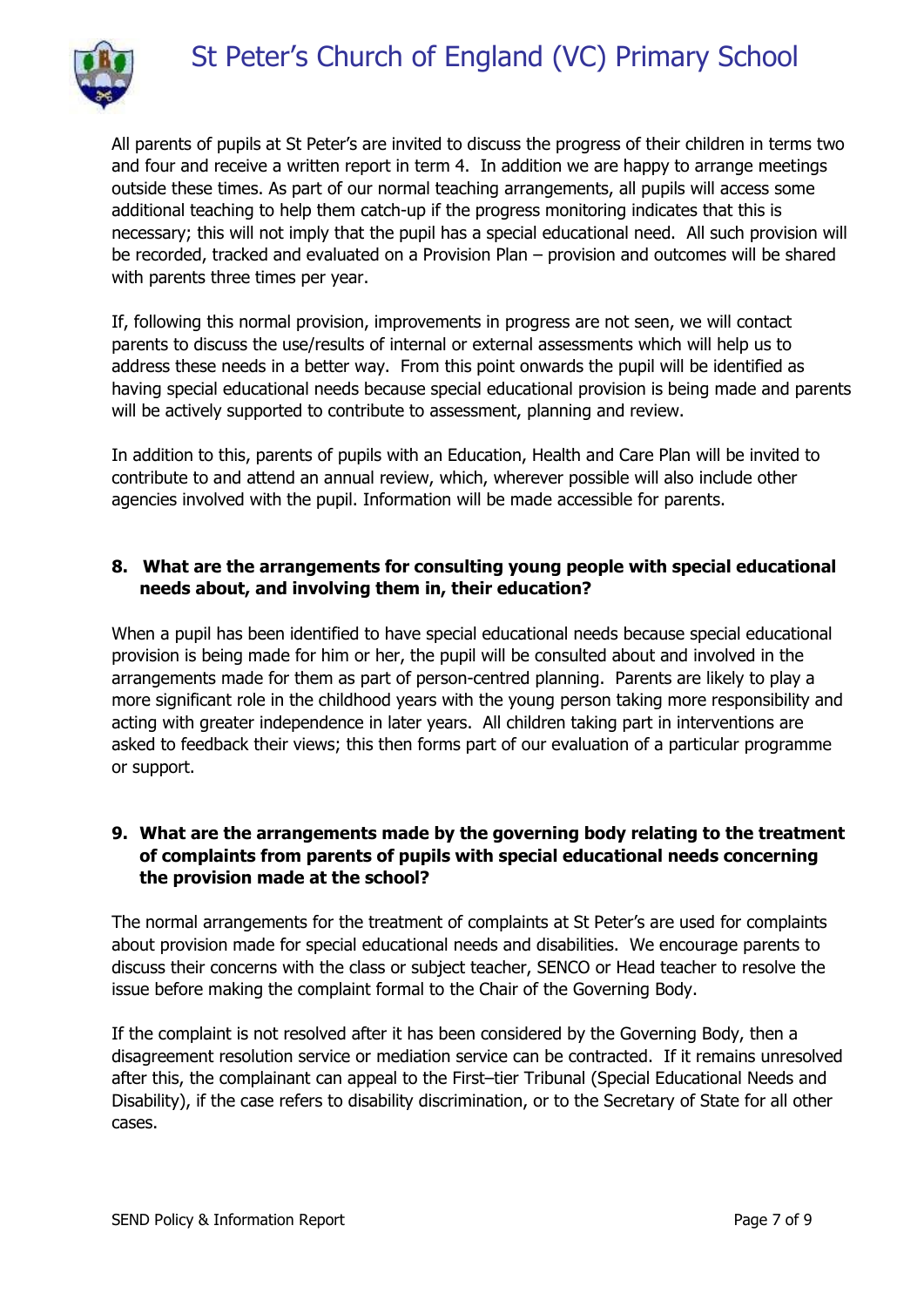

There are some circumstances, usually for children who have a Statement of SEN, where there is a statutory right for parents to appeal against a decision of the Local Authority. Complaints which fall within this category cannot be investigated by the school.

- **10. How does the governing body involve other bodies, including health and social services bodies, local authority support services and voluntary organisations, in meeting the needs of pupils with special educational needs and in supporting the families of such pupils?**
- Free membership of LIFT for access to specialist teaching and learning service
- The ability to engage the services of an Educational Psychologist
- A link to Disabled Children's Service for support to families for some pupils with high needs
- Access to local authority's service level agreement with Speech and Language Therapy

Services / Occupational Therapy Services / Physiotherapy Services for pupils with a requirement for direct therapy or advice

• Ability to make ad hoc requests for advice from Communication and Assistive Technology Team

• Membership of professional networks for SENCO including SENCO forum, Kent's AEN Updates, NASEN.

## **11. What are the contact details of support services for the parents of pupils with special educational needs, including those for arrangements made in accordance with clause 32 (Parent Partnership Services)?**

Information Advice and Support Kent (IASK) provides a free and confidential, information, advice and support service, for parents of a disabled child or child with special educational needs and to children and young people up to age 25 who have a special educational need or disability. Trained staff can provide impartial legally based information and support on educational matters relating to special educational needs and disabilities, including health and social care. The aim is to empower parents, children and young people to fully participate in discussions and make informed choices and decisions. Also to feel confident to express their views and wishes about education and future aspirations.

They can be contacted on

HELPLINE: 03000 41 3000 Office: 03000 413000 About | IASK

E-mail: [iask@kent.gov.uk](mailto:iask@kent.gov.uk)

### **12. What are the school's arrangements for supporting pupils with special educational needs in transferring between phases of education or in preparing for adulthood and independent living?**